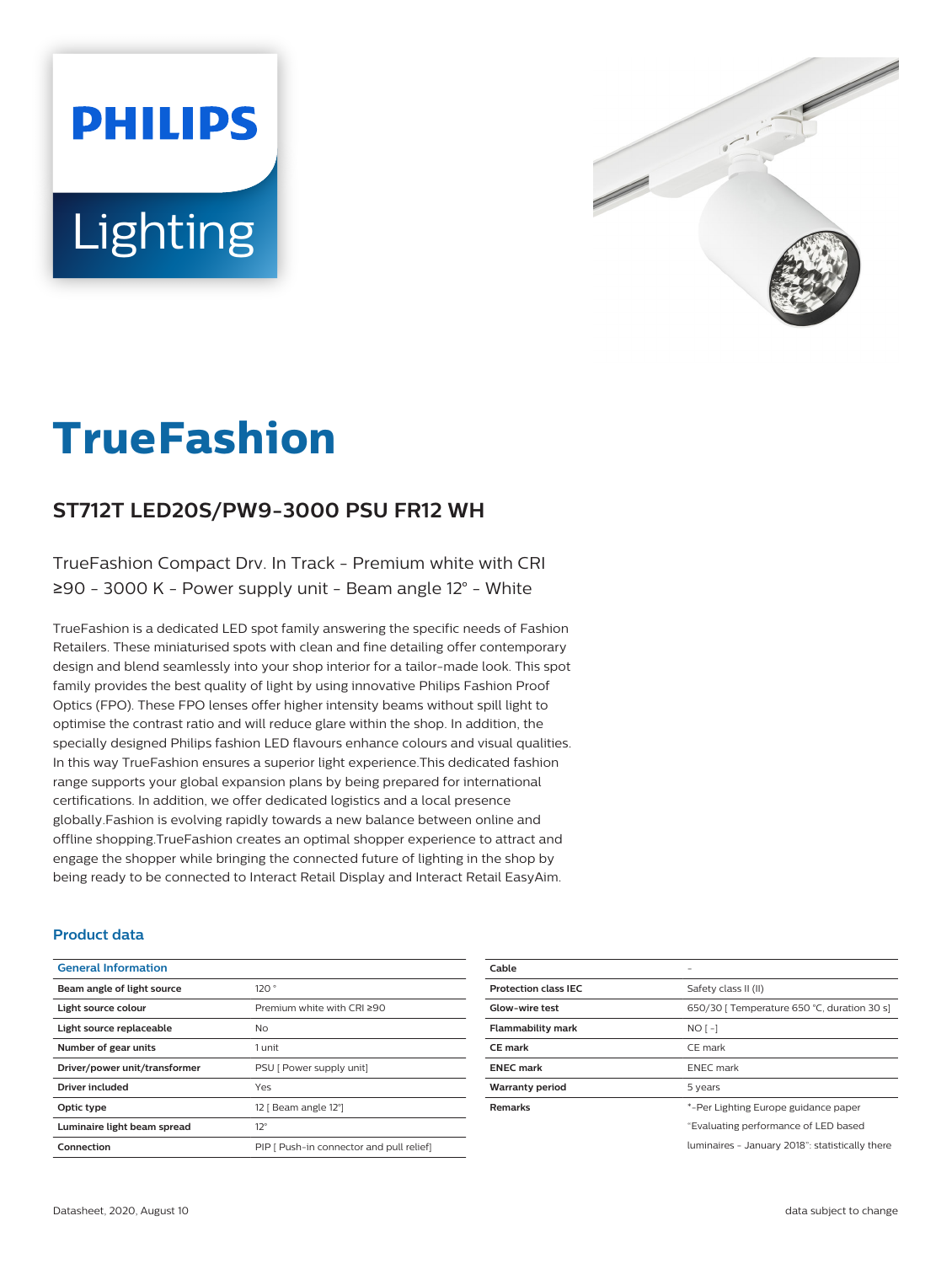# **TrueFashion**

|                                      | is no relevant difference in lumen          |
|--------------------------------------|---------------------------------------------|
|                                      | maintenance between B50 and for example     |
|                                      | B10. Therefore the median useful life (B50) |
|                                      | value also represents the B10 value.        |
| Constant light output                | No                                          |
| Number of products on MCB (16 A type | 34                                          |
| B)                                   |                                             |
| <b>EU RoHS compliant</b>             | Yes                                         |
| <b>Product family code</b>           | ST712T [ TrueFashion Compact Drv. In Track] |
| Unified glare rating CEN             | Not applicable                              |
|                                      |                                             |
| <b>Operating and Electrical</b>      |                                             |
| <b>Input Voltage</b>                 | 220 to 240 V                                |
| Input frequency                      | 50 to 60 Hz                                 |
| Inrush current                       | 5A                                          |
| Inrush time                          | $0.05$ ms                                   |
| Power factor (min.)                  | 0.9                                         |
|                                      |                                             |
| <b>Controls and Dimming</b>          |                                             |
| <b>Dimmable</b>                      | <b>No</b>                                   |
|                                      |                                             |
| <b>Mechanical and Housing</b>        |                                             |
| <b>Housing material</b>              | Aluminum                                    |
| <b>Reflector material</b>            | Polycarbonate aluminum coated               |
| Optic material                       | Polycarbonate                               |
| Optical cover/lens material          | Polymethyl methacrylate                     |
| <b>Fixation material</b>             |                                             |
| Optical cover/lens finish            | Clear                                       |
| Overall length                       | 162 mm                                      |
| Overall width                        | 80 mm                                       |
| <b>Overall height</b>                | 168 mm                                      |
| Colour                               | White                                       |
| Dimensions (height x width x depth)  | 168 x 80 x 162 mm (6.6 x 3.1 x 6.4 in)      |
|                                      |                                             |

| Mech. impact protection code                   | IK02 [ 0.2 J standard]             |  |
|------------------------------------------------|------------------------------------|--|
|                                                |                                    |  |
| <b>Initial Performance (IEC Compliant)</b>     |                                    |  |
| Initial luminous flux                          | 2000 lm                            |  |
| <b>Luminous flux tolerance</b>                 | $+/-10%$                           |  |
| Initial LED luminaire efficacy                 | 75 lm/W                            |  |
| Init. Corr. Colour Temperature                 | 3000 K                             |  |
| Init. colour rendering index                   | 90                                 |  |
| Initial chromaticity                           | $(0.42, 0.38)$ SDCM <3             |  |
| Initial input power                            | 26.5 W                             |  |
| Power consumption tolerance                    | $+/-10%$                           |  |
|                                                |                                    |  |
| <b>Over Time Performance (IEC Compliant)</b>   |                                    |  |
| Control gear failure rate at median useful 5 % |                                    |  |
| life 50,000 h                                  |                                    |  |
| Lumen maintenance at median useful             | L80                                |  |
| life* 50,000 h                                 |                                    |  |
|                                                |                                    |  |
| <b>Application Conditions</b>                  |                                    |  |
| Ambient temperature range                      | +10 to +40 °C                      |  |
| Performance ambient temperature Tq             | 25 °C                              |  |
| Suitable for random switching                  | Yes                                |  |
|                                                |                                    |  |
| <b>Product Data</b>                            |                                    |  |
| <b>Full product code</b>                       | 871869939918400                    |  |
| Order product name                             | ST712T LED20S/PW9-3000 PSU FR12 WH |  |
| EAN/UPC - product                              | 8718699399184                      |  |
| Order code                                     | 39918400                           |  |
| Numerator - quantity per pack                  | 1                                  |  |
| SAP numerator - packs per outer box            | 1                                  |  |
| Material no. (12 NC)                           | 910500465295                       |  |
| SAP net weight (piece)                         | 0.610 kg                           |  |

#### **Approval and Application**

**Ingress protection code IP20** [ Finger-protected]

### **Dimensional drawing**



 $\mathbb{R}$   $\mathbb{R}$  02

i,